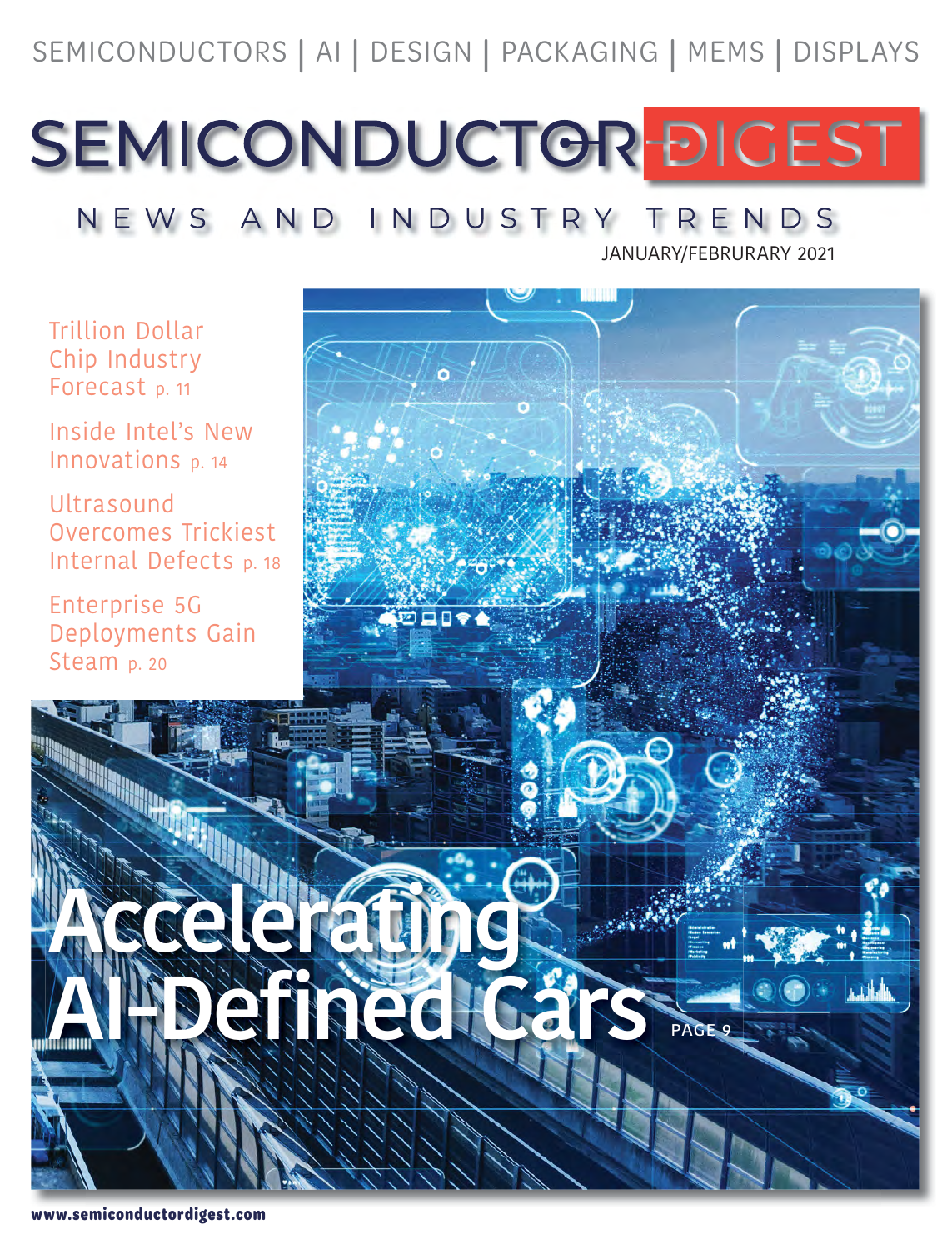## **Cleanrooms**

# Air Caster Technology in the Cleanroom Environment

**JOHN MASSENBURG**, CEO, AeroGo, Inc.

*An air-powered solution has become the preferred material handling system for cleanrooms because it prevents damage to expensive flooring and ensures nearly frictionless, vibration-free movement.*



emiconductor operations need to meticulously protect their machinery from vibration, shock loads and particulates, which can cause potentially ruinous damage to invaluable equipment. These understandable concerns explain why the semiconductor industry has such stringent requirements for handling and transport of equipment used in its cleanrooms.

From wafer probers weighing more than 4,000-pounds to 20,000-pound

lithography equipment, these extremely heavy delicate, and often unwieldy machines can be prohibitively difficult to navigate through environments that often include tight corridors and raised floors with limited load support—all while keeping equipment protected and safe. So how can these manufacturers not only maintain facility cleanliness when moving heavy machinery and still manage the sensitive equipment that populates these cleanrooms?



**Figure 1.** A 4800 lb. test cell wafer prober is moved 30-40 feet, four times a day, on an air caster pallet over VCT flooring.

For an optimal load moving solution, many facilities turn to air casters. Their specific features are designed to eliminate nearly all material handling challenges in a cleanroom environment.

#### **The composition of air casters**

Air casters are donut-shaped bags that attach to an aluminum structure or load module while an air hose connects the standard compressed air supply (Figure 2). As the bags inflate, excess air leaks beneath them and forms a nearly frictionless, 0.003-inch to 0.005 inch film of air. The load then literally floats on the ultrathin air cushion. At that point, air casters work much like the puck on an air hockey table or a hovercraft, rendering the load easy to move in any direction.

Consider the experience of one semiconductor manufacturer that needed to repeatedly move a wafer prober with a chiller unit (Figure 1) inside its cleanroom across vinyl composition tile (VCT), a move that required overcoming several challenges, including:

- Weight. The entire unit weighed nearly 5,000-pounds.
- Fragility. The equipment contained delicate components sensitive to shock.
- Unwieldiness. The weight was distributed unevenly across the machine.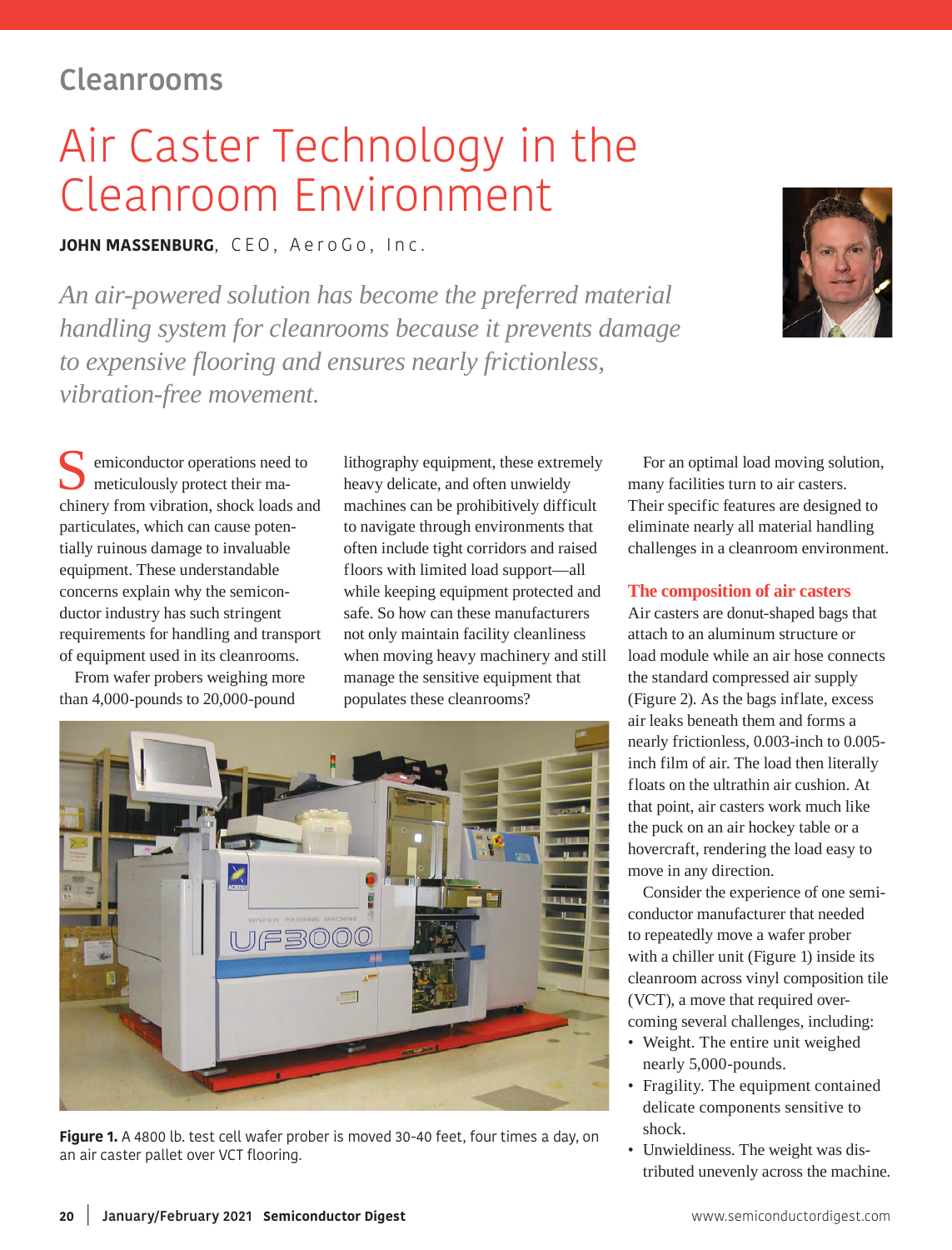

**Figure 2.** With the machine's wheel placed on the aluminum square housing the air caster, weight is efficiently redistributed, alleviating any issue with floor point loads on raised floors.

- Damage potential. Load movement could harm a delicate floor; in fact, most traditional material handling solutions would damage the VCT.
- Frequent moves. The operation required as many as four moves a day without disrupting production.

These challenges are compounded when the facility is a cleanroom. To meet that environment's stringent standards, the manufacturer determined air casters were the best option.

#### **The advantage of human power for moving heavy loads**

With air casters, a single operator can move very heavy loads, although larger moves require more operators and spotters. Moving typical processing equipment, for instance, requires a single person to push and a spotter to guide the operation. With a friction coefficient of less than 1-percent, the air caster requires only 5- to 25-pounds of force to move a 5,000-pound load (Figure 3). By contrast, other common alternatives in cleanrooms, such as vehicles or platforms with wheels or rollers, require significant amounts of force for load movement and hand steering. A similar 5,000-pound load on wheels pushed by hand would take 300-pounds of force and perhaps more if the wheeled conveyance must pass over a surface with gaps or steps.

### **The advantage of superb maneuverability**

Space is always at a premium in

cleanroom environments, where costs per square foot can be some of the most expensive. Operators will most likely have to move equipment down narrow hallways, around 90-degree corners and through load doors from the loading dock. Indeed, one semiconductor producer had to move a 4,000-pound inspection tool from the shipping and receiving dock to the work area through three sets of double-doors and into a joint chamber with the rest of the tool. Thanks to air casters, the move, which was completed successfully, required only two people.

That's why material handling solutions must minimize the space



can easily arrange component modules for assembly by pushing them together and attaching them without requiring cranes or other load-movers. Indeed, cranes come with their own limitations. It would be impossible to use a crane to move machinery from a loading dock to the final destination through hallways, loading doors, and 90 degree corners.

#### **The advantage of built-in lifting and lowering mechanisms**

Air casters can also move equipment in and out of service as often as needed during the day with only an operator, a spotter, and a source of plant air. But how can the two users place the load onto the air caster?

If the operation involves a wheeled vehicle, rollers or other conventional method, getting the machine loaded becomes a project of its own. Operators will have to jack the machine up; slide the cart, vehicle or platform underneath, lower the jacks to place it onto the rollers, move it into place and, finally, jack it up again to pull out the rollers before setting it down. These are nonissues with air casters, which are selfloading and form a lift transport. Users insert the air caster underneath the



**Figure 3.** It only takes 5-25 pounds of force for a single operator to move up to 5,000 lbs. on air casters.

required for the move—a situation tailor-made for air casters, which sit within the footprint of the equipment to be moved and can turn omnidirectionally at a push, including rotating in place. That becomes critical if modules must be joined to assemble larger machines. An operator with a spotter

machine and turn on the compressed air supply. The casters put the equipment into a floating condition, lift the load slightly off the floor then deflate and gently lower it to the ground when the move is completed.

Notably, air casters lift the load by only 2- to 2.5-inches, compared with a